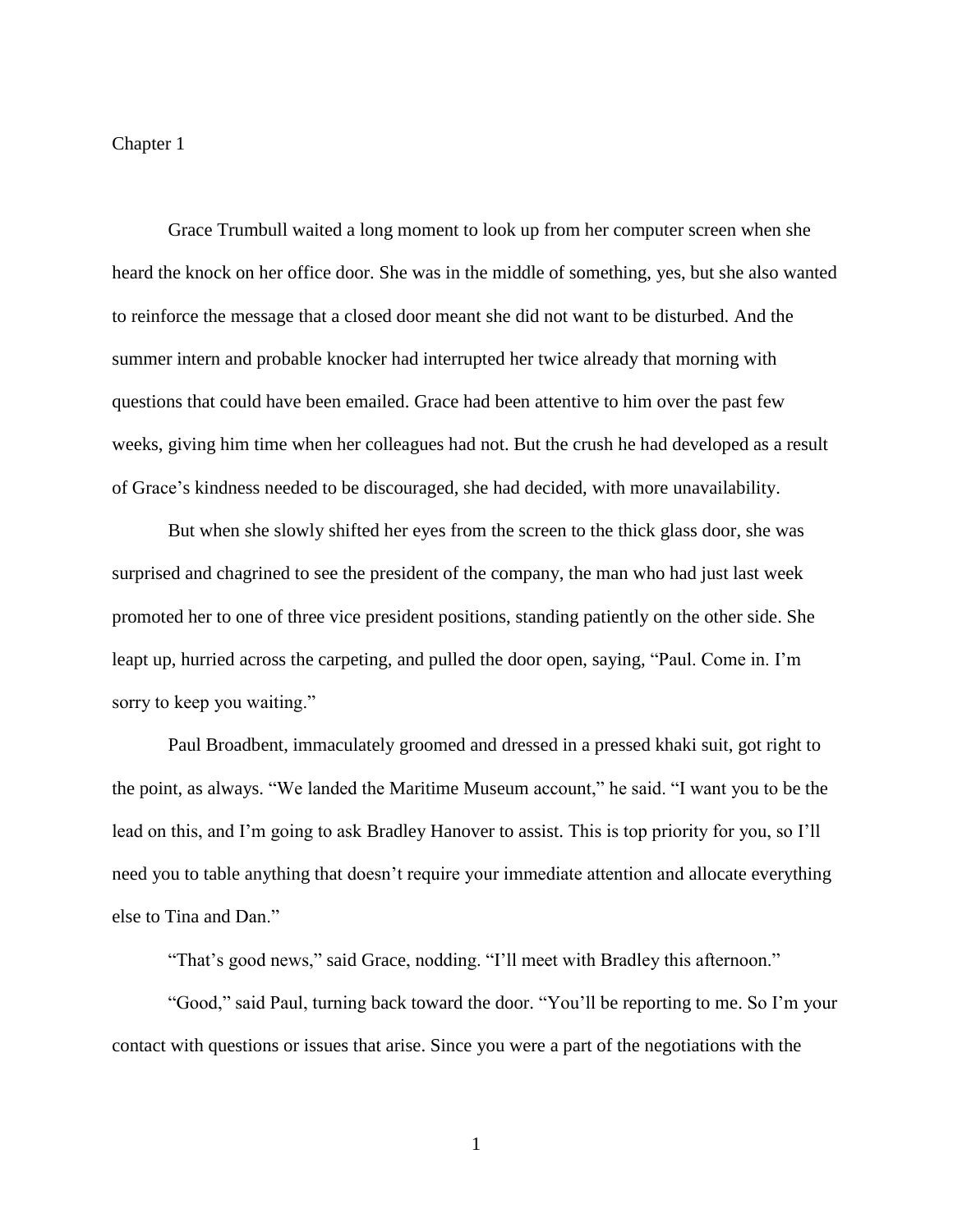client, you're familiar with all the delicacies of the account. I'll have Jen make copies of the relevant documents for your file and send along the electronic versions." And he was gone.

Grace liked Paul. He was hardworking and ambitious, and direct, clear, and concise in his written and verbal communications, qualities Grace admired and practiced. Some of her colleagues preferred working with Dana Shapiro, the other partner in the media relations firm of Broadbent & Shapiro, because he was more human – warm, funny, inspiring. It was Dana who had pushed for Grace's recent promotion, and who had convinced Paul ten months ago to hire Grace instead of a better qualified (if Grace were to be truthful) guy from a reputable Manhattan agency. Their risk had paid off, with Grace bringing in even more business than she had optimistically promised. Dana had praised her efforts, but Paul still regarded Grace with skepticism; he was a tough judge.

And now he wanted Grace to work with Bradley Hanover, his unofficial protégé. Bradley was good at his job, and he was certainly well liked. Paul wasn't the only one who thought Bradley was brilliant and charismatic – the entire staff appeared to be smitten. He was outgoing and charming, and routinely invited his colleagues to lunch in an effort to get to know them better. Grace liked him, too, but hadn't yet been invited to lunch. Perhaps this was because she was so much older, or because she was a vice president. Was he intimidated by her?

They had all celebrated his thirtieth birthday a couple months back, and everyone agreed afterward that it was the best office birthday party ever given. Not only had he spiked the fruit punch with tequila, he had also insisted that everyone play pin the tail on the donkey, and had given out kazoos and whoopee cushions as party favors. She had laughed along with everyone else when he demonstrated – for those who had forgotten – their auditory virtues.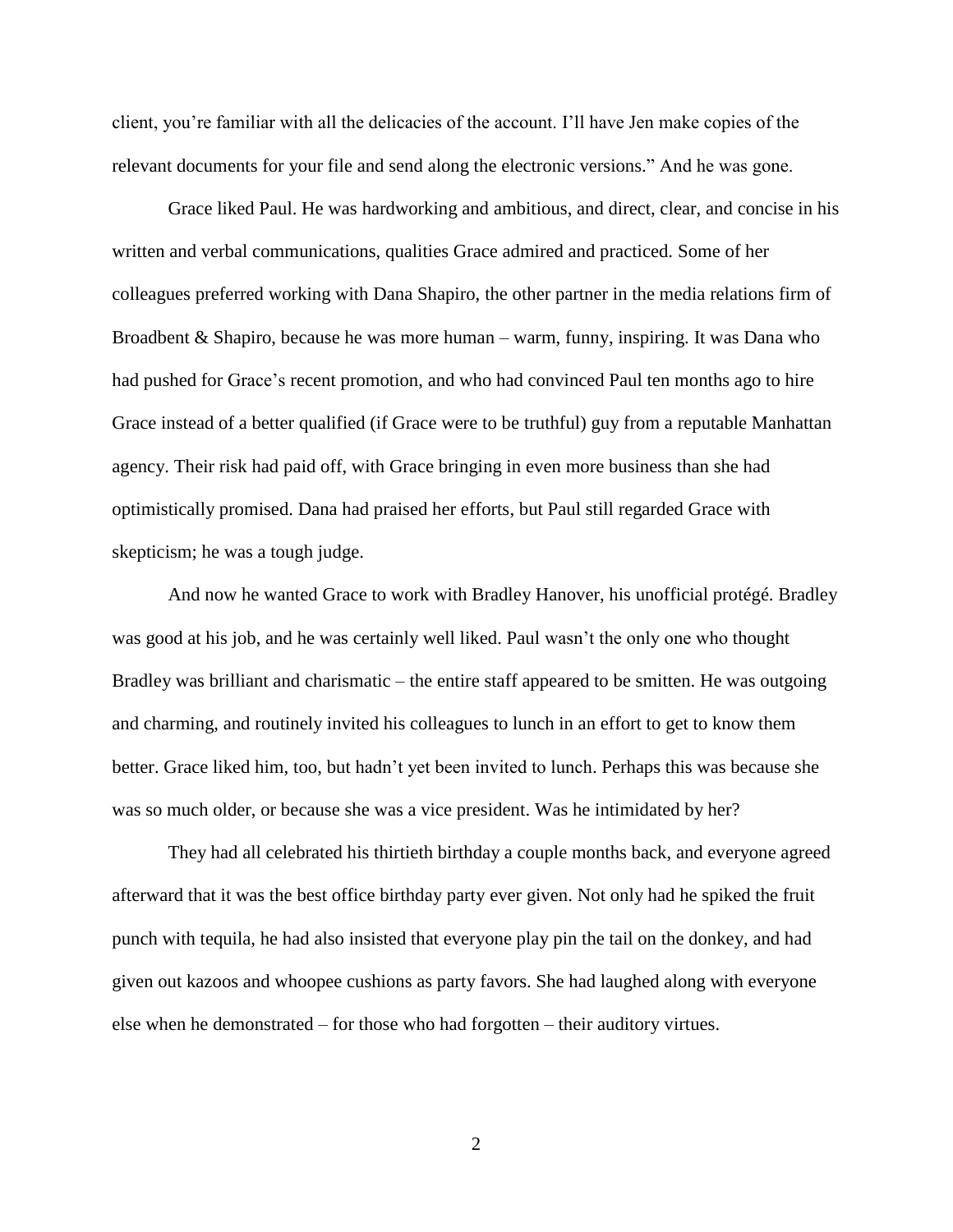She looked forward to working with Bradley, to getting to know him better – but she knew she would have to set boundaries. He seemed to consider himself exempt from the organizational flowchart, based on how he breezed in and out of Paul's and Dana's offices. He might very well think of himself as Grace's equal.

His confidence stemmed from more than his talents, as he was a shockingly good-looking young man, with dark brown hair worn long enough to brush the shoulders of his suit jacket, suntanned skin, eyes that were blue, or green, or hazel, depending on the light, and lashes that were thicker than most women's. Grace was careful not to look at him longer than was warranted, or to let him know that she found him as attractive as everybody else. Other women in the office, especially those closer to his age, seemed to feel no shame in openly staring at him, as a baby would a stranger's face. But Grace regulated her observation of Bradley. She looked at him only when they spoke to each other, which, in the ten months she had been part of the Broadbent & Shapiro team, had been rarely outside of their weekly team meetings. Now that she was going to be working closely with him, she would need to look into his eyes much more often.

Grace told herself that this wouldn't be a problem. She would be strictly businesslike in her interactions with Bradley. She would give him the attention justified by the assignment. In fact, she knew that the less attention she paid to him, the more attention he would want from her. This wasn't a game she intended to play, rather it was simply a way of staying on task, of staying focused on the project and her personal goals.

She'd been more cognizant of her goals in the eight years she had been divorced from Kenny Trumbull. When they were married, he had been one of the few people she trusted, as well as loved, but she had been too willing to do what he wanted, to adhere to his schedule. Her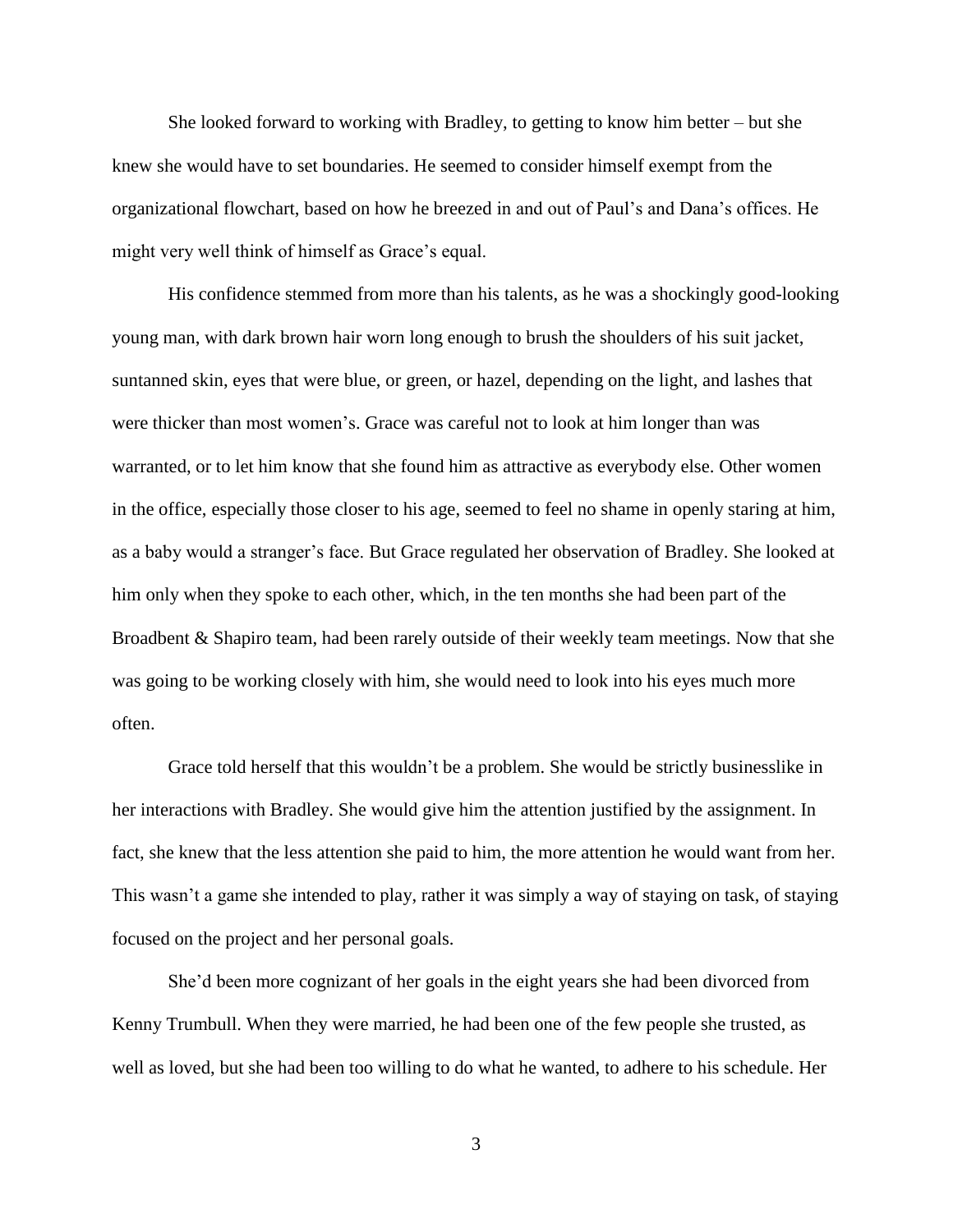refusal to have his child was one of the rare instances that she hadn't gone along with his plan. And it was, ultimately, the reason for their split.

Since her divorce, Grace had dated a number of men, who were initially attracted by her good looks; she was a slim, fit, tall, nicely proportioned, forty-two-year-old woman. But after several dates, most of the guys had stopped calling her. One, when questioned in a text by Grace, told her he had been turned off by her aura of superiority, a chill, that he said was as off-putting as it was arrogant. He was wrong about her, but she didn't attempt to change his mind.

Maybe Bradley had similar ideas about her. Grace presented a confident, professional, and, some might say if asked, impenetrable persona to the world. And she had a very good reason for this portrayal. Underneath was a woman who could be loving and soft sometimes, but very few were allowed an encounter with Grace's soul. Yet, there was something behind Bradley's eyes when he looked at her in meetings that told her he already knew this.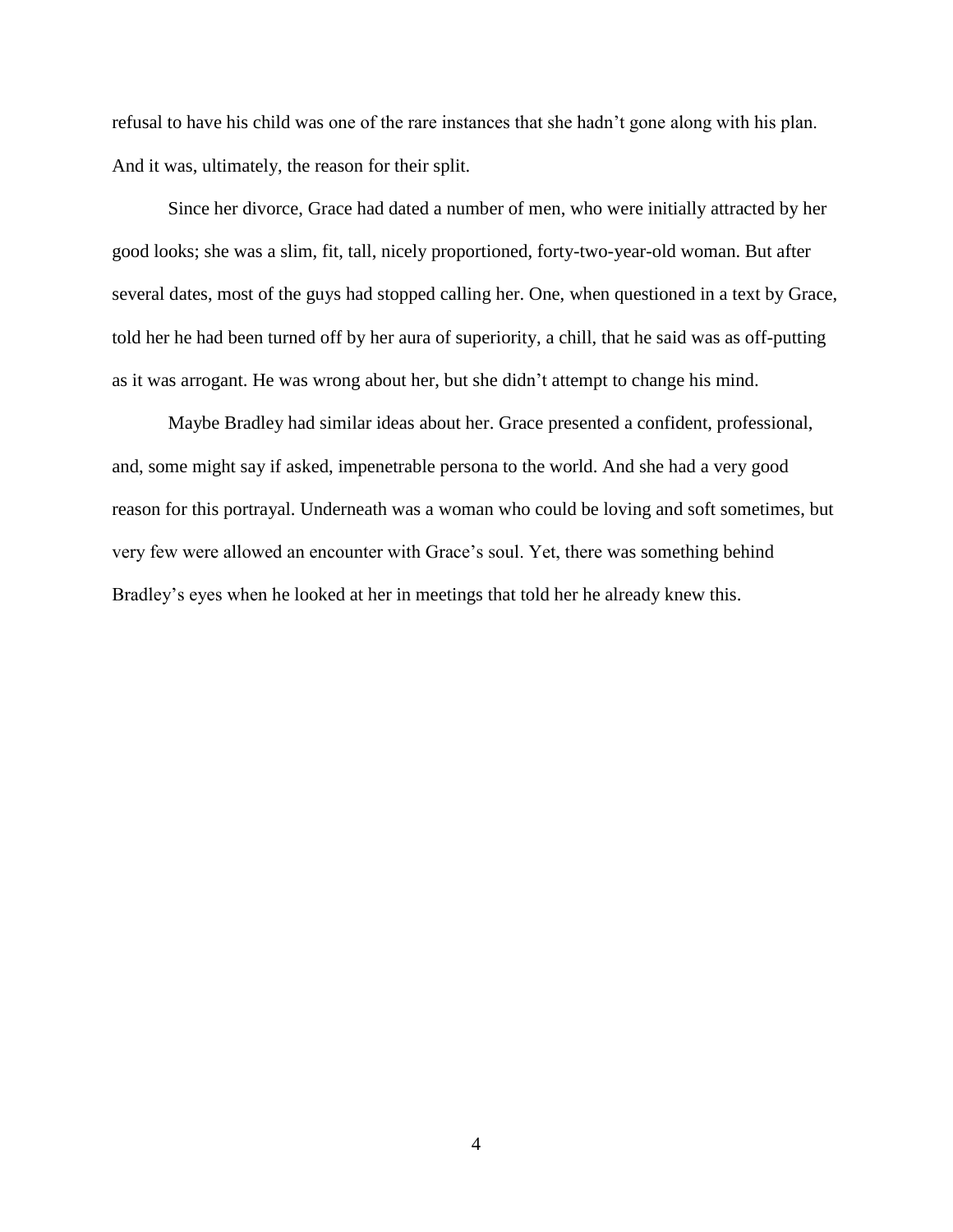Bradley emerged from Paul's office with a grin on his face. Finally, he would have a chance to work with Grace Trumbull, the newest VP, who was brilliant in his and Paul's estimation, and gorgeous by anyone's standards, with her light green eyes and cream-colored skin, her wavy black hair and shapely body and legs. Bradley, at thirty, was interested in more than appearance, but what a woman looked like was what first grabbed his attention. He didn't think this was a gender thing, that only men sought the company of attractive partners. Women were guilty, if that was the word, of the same thing. They swiped through images on Tinder just as swiftly and with just as much snap judgment as men.

He had already checked Grace out on Facebook. She didn't have an active presence, so he was able to discover very little about her. He knew she was divorced and forty-two years old, twelve years his senior. Bradley found this age difference intriguing, a refreshing alternative to spending time with women in their twenties. Women his age were searching for their place in the world, in addition to looking for life partners. In contrast, Grace had a sophistication and selfassurance that he found sexy as hell.

He wondered, as he walked down the hallway to his office, why he was thinking about Grace in romantic terms. Perhaps he had been attracted to her all along? Bradley pushed these thoughts aside, reminding himself that Paul Broadbent took a very dim view of office romance. And he had heard from others and observed in meetings that the best way to impress Grace Trumbull was with hard work. With her, it was always about the work. She was respected and, in general, liked, not because of her desire to commingle with her colleagues – no, Grace was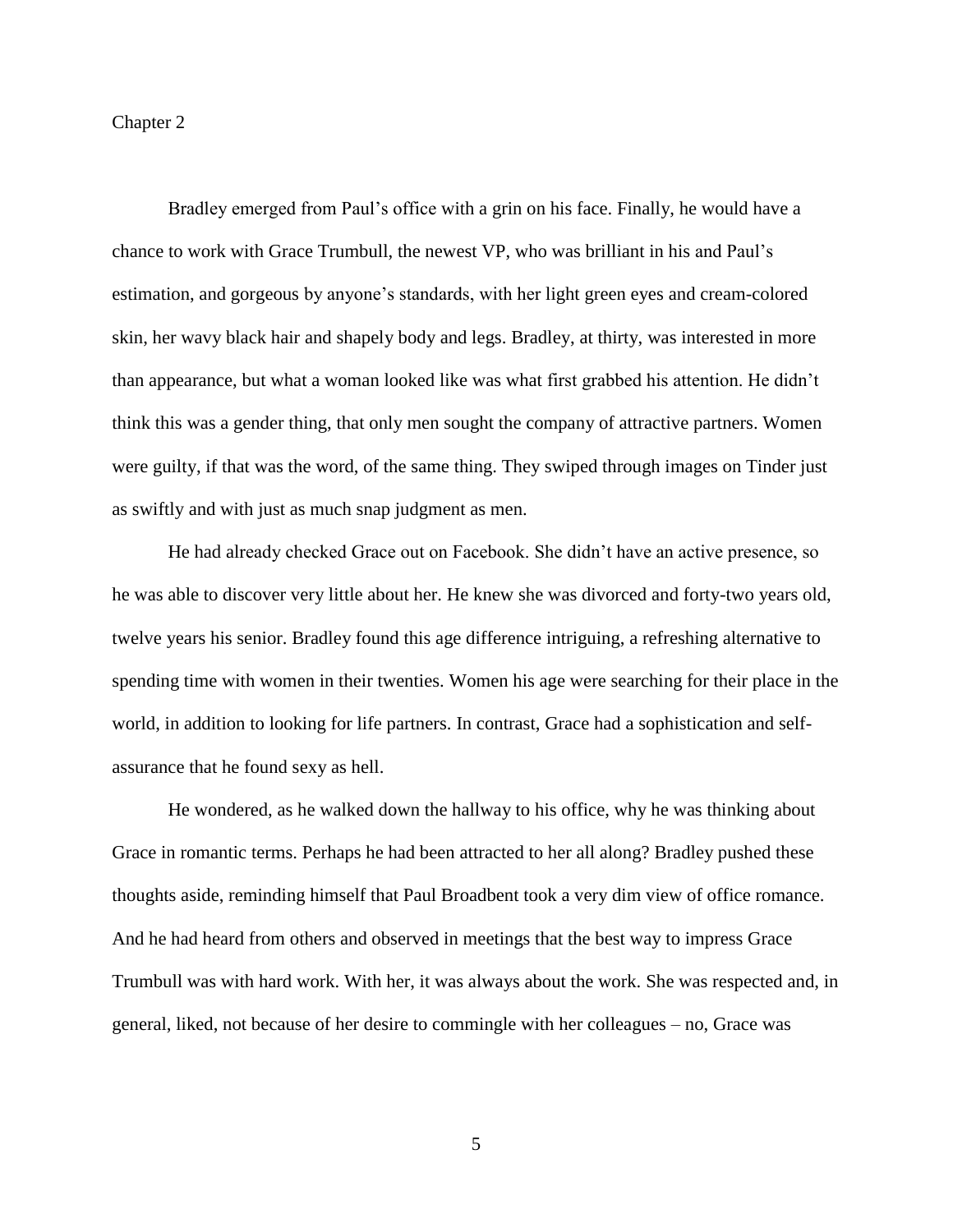admired because she got the job done and done right the first time. Everyone wanted to work with her.

Bradley walked past Grace's office on the way back to his cubicle. She didn't glance up from her computer screen, did not seem to register his presence at all. Perhaps this was because her door was closed. And everyone in the office knew that when Grace's door was closed, she wasn't looking for pop-in company.

He was able to see Grace in her office from his work space. He had to wheel his chair back away from his desk, which he did several times a day to reach his file cabinet or to work at the table pushed up against the wall opposite his desk. Whenever he looked down the hall at her office, at her, she appeared to be working diligently, either at her computer or at her desk. When she was on her cell phone, she stood behind her desk, looking out the side window. Occasionally she'd lean down to jot notes on one of her legal pads.

He had never once caught her looking at him. And why would she? He was thirty; she was forty-two. Did she consider him a child? If she did, this project would change that. He decided to write her an email about their new partnership, about his enthusiasm.

"Bradley."

"Shit!" he said, startled to find her standing next to him, wondering how she had arrived at his desk without his knowing, or if there was any way she could know what he had been thinking. "I'm sorry, Grace." He liked her name, the sound of her name coming out of his mouth. "I didn't see you standing there."

"Yes."

"Well," said Bradley, recovered and smiling now. "What can I do for you?" "Do you have a minute to come into my office?"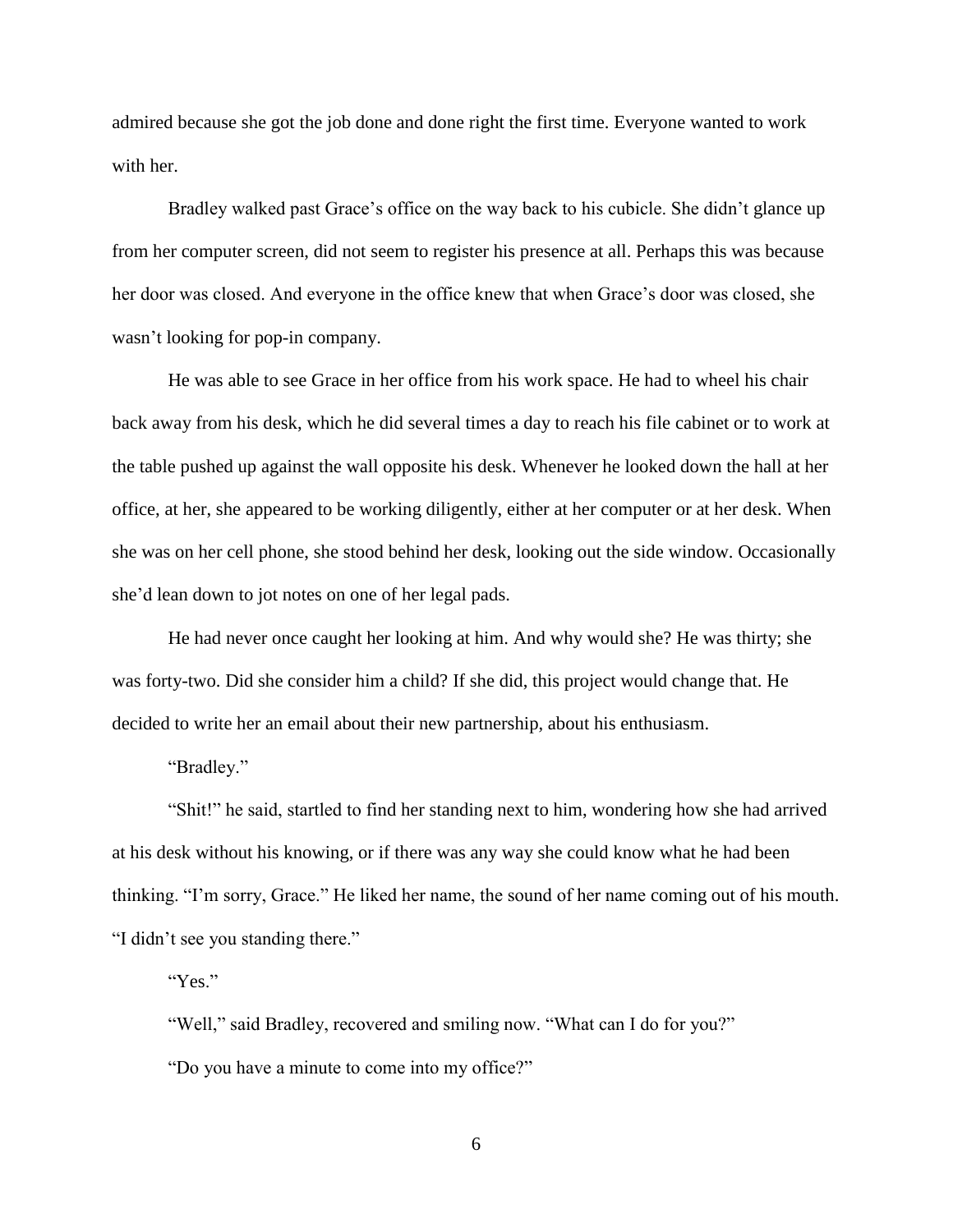"I sure do." Bradley sprang out of his chair. "I'm all yours."

He followed her down the hallway, past the line of cubicles. Bradley noticed that a few co-workers looked up at them as they walked by. Bradley could think of two reasons for this: one, Grace hardly ever left her office, except for team or client meetings or lunch. And two, she had never stopped by his cubicle before. Because she had left her office for him, Bradley had the urge to high-five the three guys watching them, to celebrate the fact that he was now on his way to the inner sanctum of the beautiful Grace Trumbull.

As soon as they were in her office, she shut the door behind them and indicated with her hand that Bradley should sit in one of the white leather barrel chairs facing her desk. She settled into her own chair behind it, but because the desktop was glass, Bradley could still see her lovely legs, her tanned feet in summer sandals, the toenails painted a light gray, and her pale pink skirt. He stopped himself, quickly and firmly, from picturing himself standing behind her and leaning over to see something she'd written on one of those legal pads, from being close enough to her to smell her hair and her skin.

"So, we're going to be working together," she said, reaching for a manila folder on the side of her desk and setting it down in front of her. She opened the file and kept her gaze fixed on it, as if she needed notes to question Bradley. "Are you familiar with the Maritime Museum?"

"I am," said Bradley.

"And what's your impression?" She lifted her light green eyes to look at his face.

Bradley hesitated a moment longer than was warranted, as he absorbed the intensity from her eyes, and then he shrugged. "It's a place you take people who are visiting from out of town if they are interested in maritime history. It's a place you need to visit just once with each guest. Frankly, there are a lot more interesting things to do."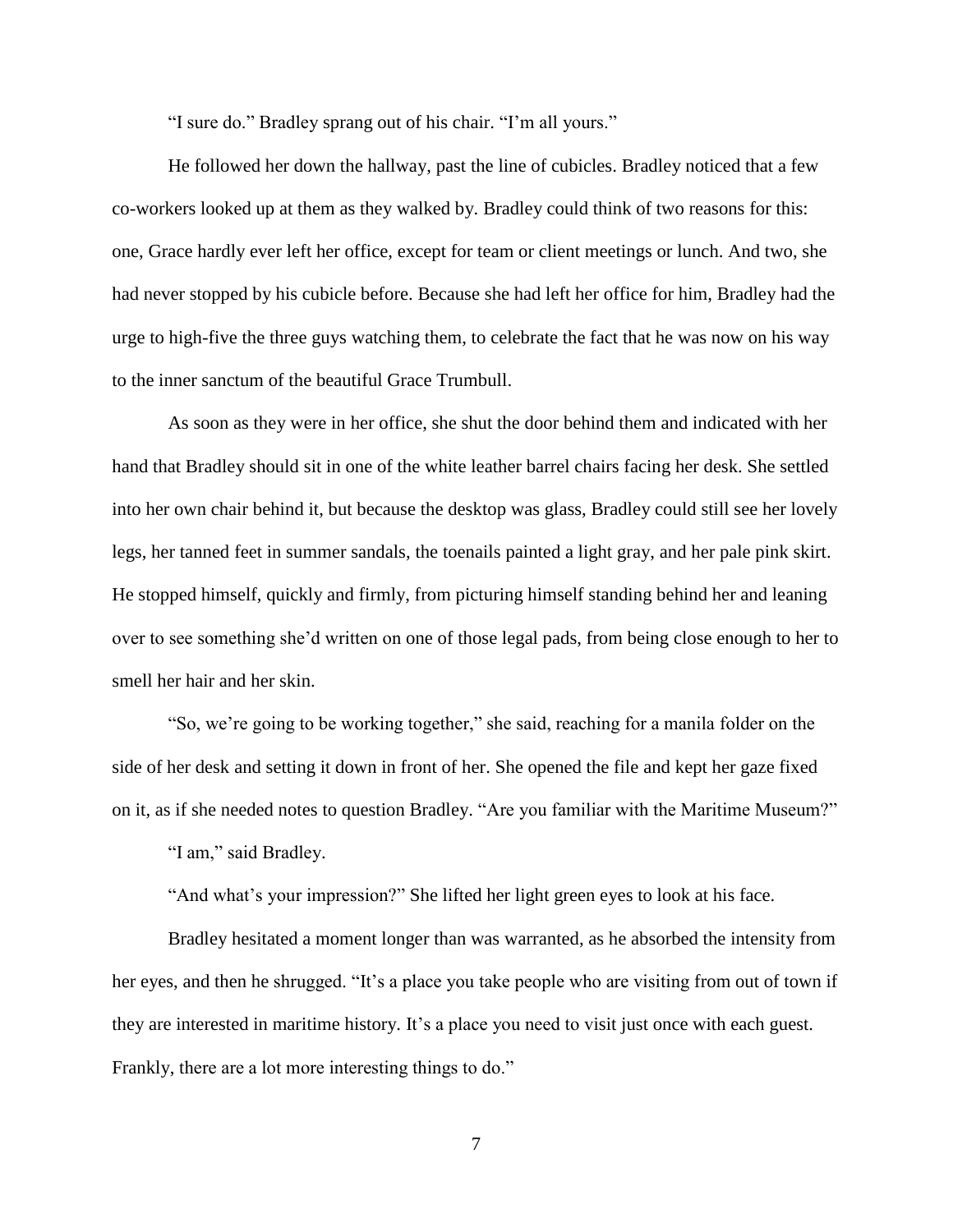"Very good," said Grace.

"Very good that people want to visit only once?"

"No," said Grace. "Your impromptu analysis was very good. It's very bad that people think the Maritime Museum is worthy of a single visit. That perception is our focus; it's what we're going to change. I'd like to meet with you every Monday and every Thursday to assign and review weekly tasks. We'll meet more often if needed. We have our first meeting with the client next Tuesday at two. I checked your schedule on Outlook, and it looks like this works for you."

Bradley took his phone out of his back pocket and checked his calendar. "Yes," he said. "I'm free.

"Good," she said. "I'll send you the pertinent information, as well as the list of things I'd like you to accomplish by next Monday. I'll send you a meeting request for Monday afternoon, so we can make a plan for our session with the client the following day." Grace closed the file and set it aside.

Bradley looked at her. "Is that it?"

"Wear a suit."

"What?"

"To the meeting," said Grace. "Wear a suit – and a blue tie. The president of the museum is not only nautical, but he's also a Democrat."

"Okay," said Bradley. "That sounds good."

Grace had already broken eye contact. She was looking at her computer screen, her right hand on the mouse. "I look forward to working with you."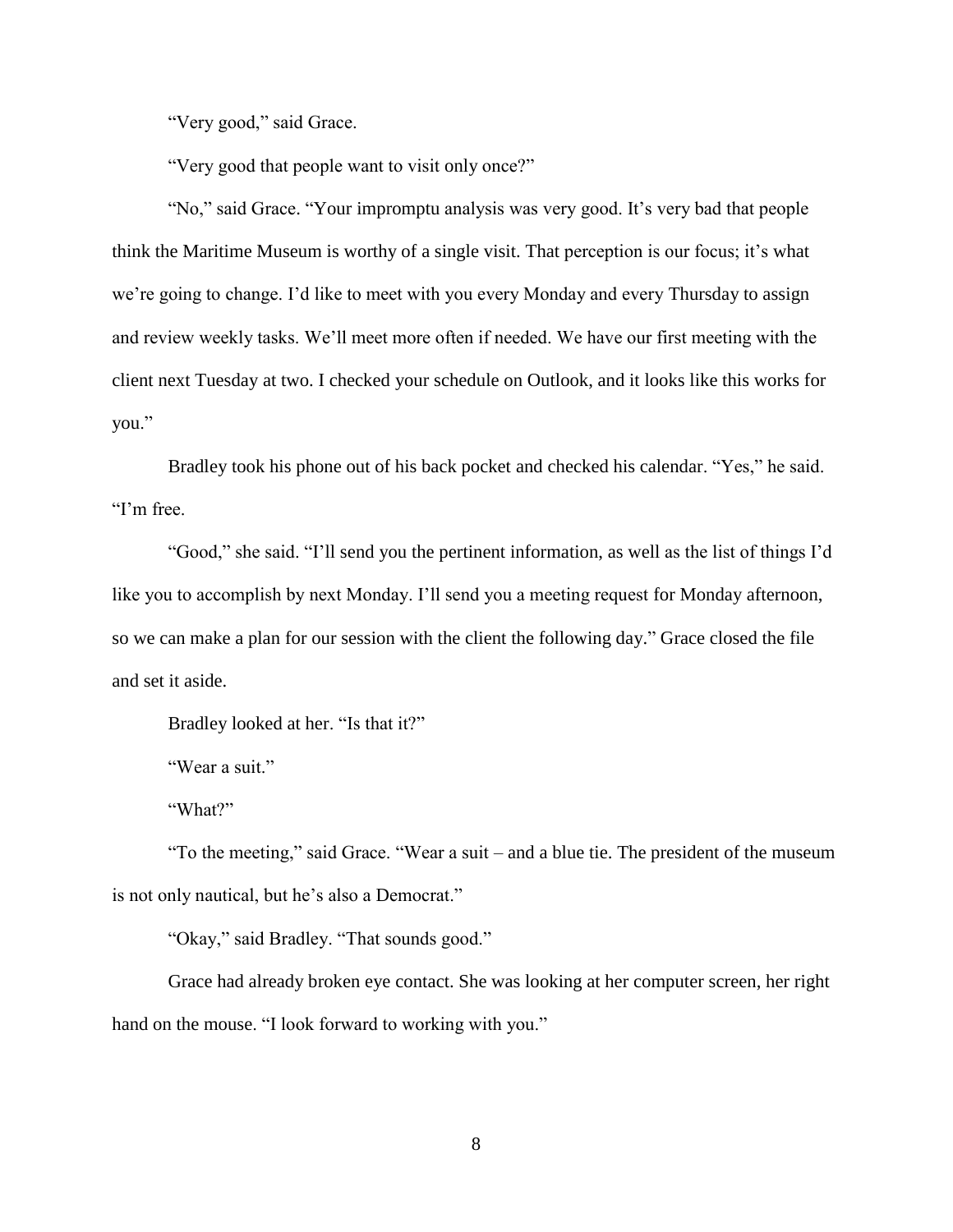Bradley stood. "Me too. I'll check my inbox for everything I need to prepare for the meeting."

"Yes," said Grace. "Let me know if you have questions."

Bradley walked back to his desk, eager to get started. He couldn't wait to impress Grace Trumbull.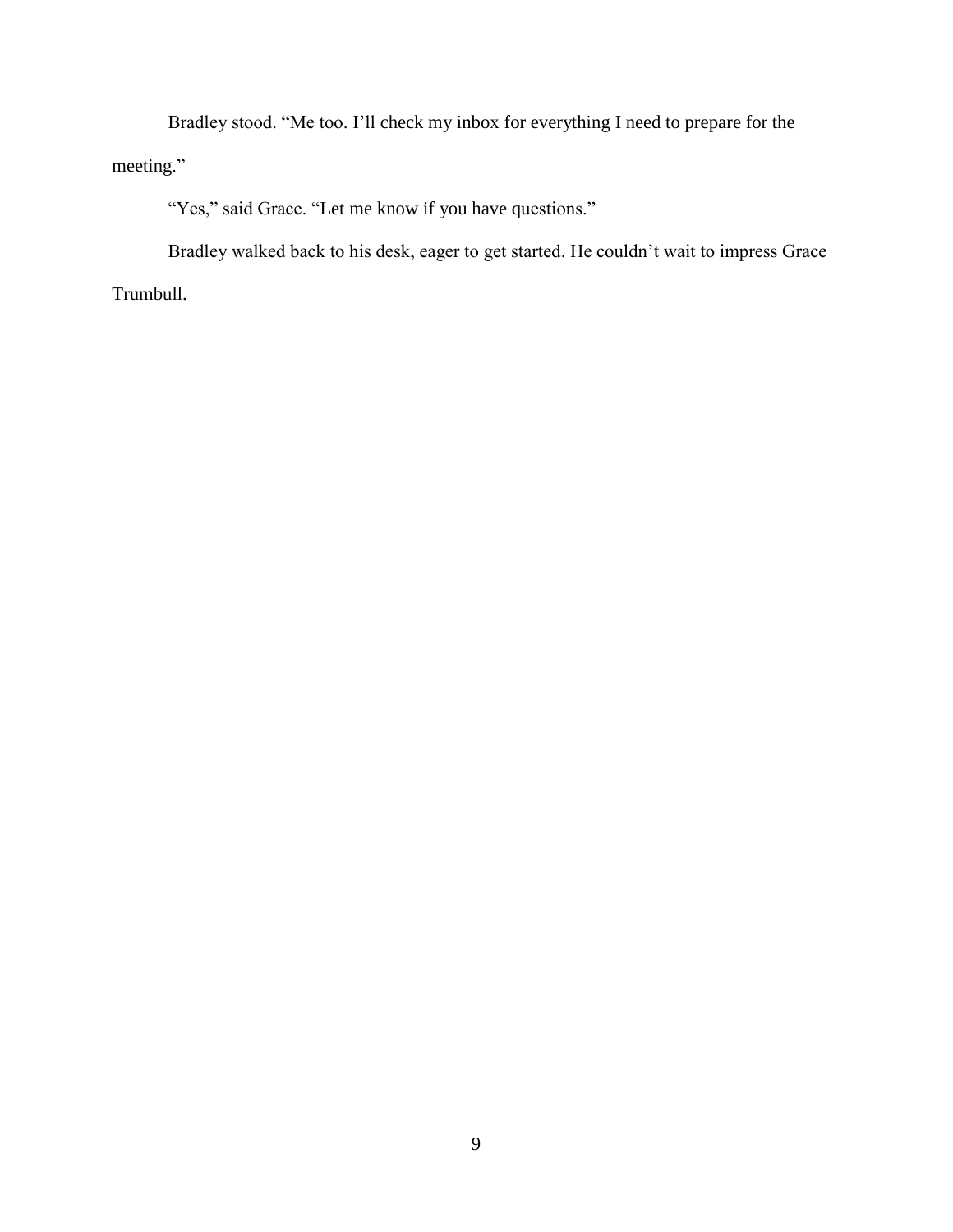When Grace and Bradley walked out the back door of the building the following Tuesday at one, they immediately felt the late June heat rising from the asphalt parking lot. Grace removed the cardigan sweater she kept at their overly air conditioned office and draped it over her arm. She then reached into her handbag for her sunglasses. "Do you want to drive?"

"When I could be riding in your sky blue Cadillac?"

Grace looked at him through the green-tinted, aviator lenses. "You know my car?"

"Grace, everyone in the office knows your car. It's the only cool car in the lot. Well, except for Paul's Tesla."

The Cadillac had been Kenny's mother's car. After she died, Kenny's dad, a weekend mechanic and car show enthusiast, restored the interior, exterior, and engine, and then parked it in his garage and threw a tarp over it. He drove it just once a year, in honor of his wife's birthday. He gave the car to Kenny and Grace as a wedding gift, and Kenny gave it to Grace in the divorce, because she had liked it much more than he had and because he still loved her, even though he was the one to suggest the dissolution of their four-year marriage. "What do you drive?" asked Grace.

"A Honda Civic." Bradley pointed to the silver car at the other end of the lot. "Reliable and manly."

"Manly is a reach," she said, smiling. "I'd describe it as practical and safe." "That's what my parents said. They gave it to me when I totaled my bike." Grace stopped and looked at him. "Oh, that doesn't sound good." "It was five years ago," said Bradley. "I was hit by a car, and yes, I'm fine."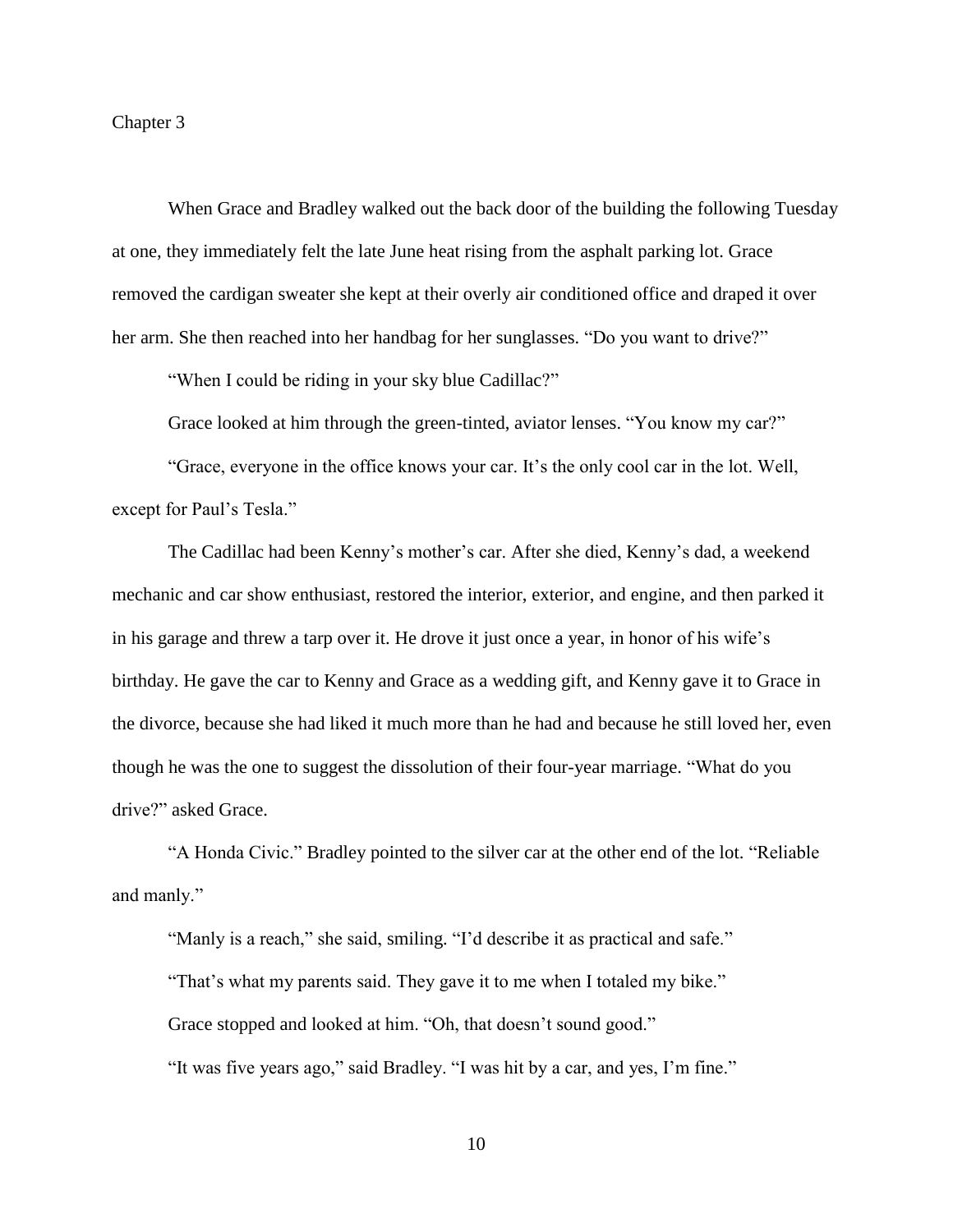Grace rested her hand on his arm for just a moment. "Good," she said, then continued walking. When they reached her car, she opened the driver's side door and got in.

"You don't lock it?"

"I don't leave anything in here that anyone would want to steal."

"Except the car itself," said Bradly, settling into the passenger seat.

Grace put the armrest down between them, turned the key in the ignition, dropped the top, and then backed it out of the parking space. Five minutes later, she realized that she was showing off her driving skills to Bradley, zooming down the highway with one hand on the wheel, changing lanes as if she owned them both. She asked herself why she was acting this way. Shouldn't he be the one trying to impress her?

"Tell me about this car," Bradley shouted.

"It belonged to my former father-in-law, who gave it to my former husband, who gave it to me," said Grace. "Tell me about more your Honda Civic."

"It was a gift a month before my twenty-fifth birthday," said Bradley. "When they asked me what kind of car I wanted – well, within reason – I definitely should have been more specific."

Grace nodded. "A Honda is a pretty tame car for a young bachelor."

"I'm not that young," said Bradley. Grace smiled at his remark. He was *definitely* young. Did he want to appear older because he was with her?

Grace switched on the radio, which, for a fifty-year-old car, worked remarkably well, and for the next half hour, they talked about a marketing idea that had come to Grace in the night, as well as rehearsed the scenarios they had discussed the previous afternoon. When Bradley revealed a couple of details about his personal life, Grace offered nothing similar in return, her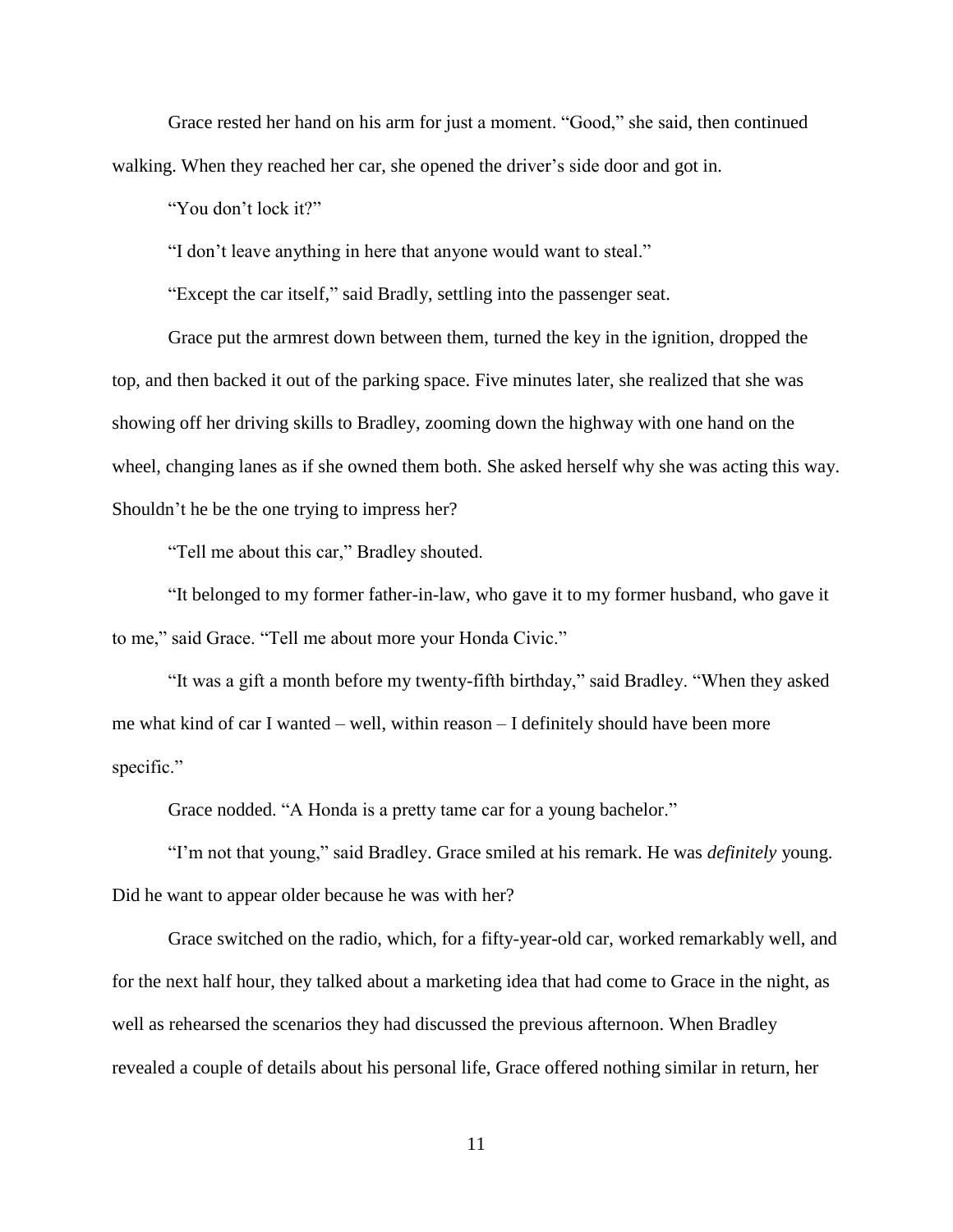upright posture and eyes-on-the-road profile broadcasting that her personal life was definitely personal.

The meeting with the museum executives was more productive and interactive than Grace anticipated. Because she, like Bradley, thought of the Maritime Museum as a boring, rainy day alternative to the beach, or just about any other fair weather destination one might choose on a weekend, she was surprised by their imaginative exhibits and educational programs, and by their willingness to reinvent themselves, to launch the museum into modern times and current culture. Yes, it was a maritime history museum, but its sphere of knowledge was much larger than the history of the several tall ships it owned. The biggest obstacle to their success was a lack of persuasive and captivating advertising, the dissemination of images and text that would attract not only the boating enthusiast and the maritime scholar, but also families and millennials. Both Grace and Bradley had been unaware, until they had prepped for the meeting, of the museum's changing business model; that, for example, in the next twelve months, the museum would expand its seasonal schedule to full-year operations. The very next week, ground would be broken for an architecturally stunning new exhibit building that would feature a spacious gallery, perfect for art shows, in addition to exhibitions about the sea and whaling. And because the museum had recently been awarded a seven-figure grant from a heavily endowed family foundation, management was now able to spend the money needed for print, radio, television, and internet advertising that would help transform the image of the museum as a one-and-done destination to a living American history museum that people would want to visit frequently for its exhibits, noteworthy lectures and presentations, and experiential learning for all ages.

When they walked out of the building, Bradley made a fist and rocked his elbow backwards. "Yes!" he said. "That was an awesome meeting."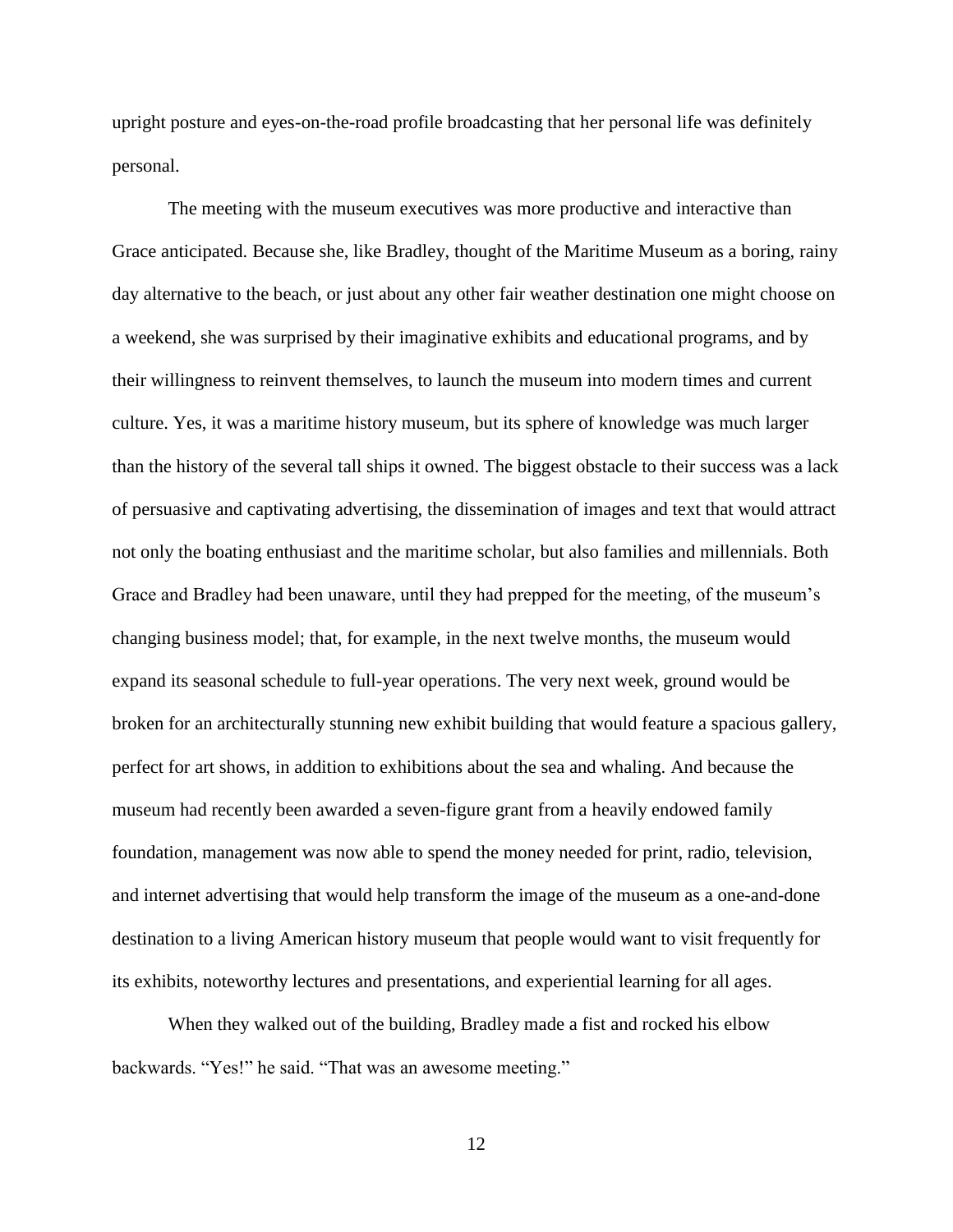Grace smiled and said, "I most definitely agree. They know where they are now. They

know where they want to be. And they're willing to part with a serious amount of cash to make it happen."

"A boatload, one might say," said Bradley.

"You're funny," she said. "I think the president is still laughing at your Moby Dick joke." "Had you heard that one?"

"No," said Grace. "And I was really grateful the punchline was not what it could have heen"

Bradley laughed. "That's the beauty of the joke."

"Yes," said Grace, offering him another quick smile. "You were good in there. I can tell they like you."

"They like you, too," said Bradley. "As do I."

Grace turned her head to look at him. "Are you trying to butter me up?"

"Absolutely."

When they got back in the car, Bradley said, "What's our next step?"

"I'm confident we can give them exactly what they want and need," said Grace, starting

the car. "Let's begin with some video that's hip and upbeat to let people in on this secret."

"I was thinking the same thing," said Bradley. "Short videos, two minutes or so in length. With some memorable thematic music."

"Yes," said Grace. "Upbeat music is key; no sea shantys. Shoot me some ideas by the end of the day tomorrow so we can discuss them at our Thursday meeting."

When they pulled out of the lot and onto the street, Bradley ran his hands along the dashboard and said, "God, I love this car. Your ex-husband was crazy to give it to you."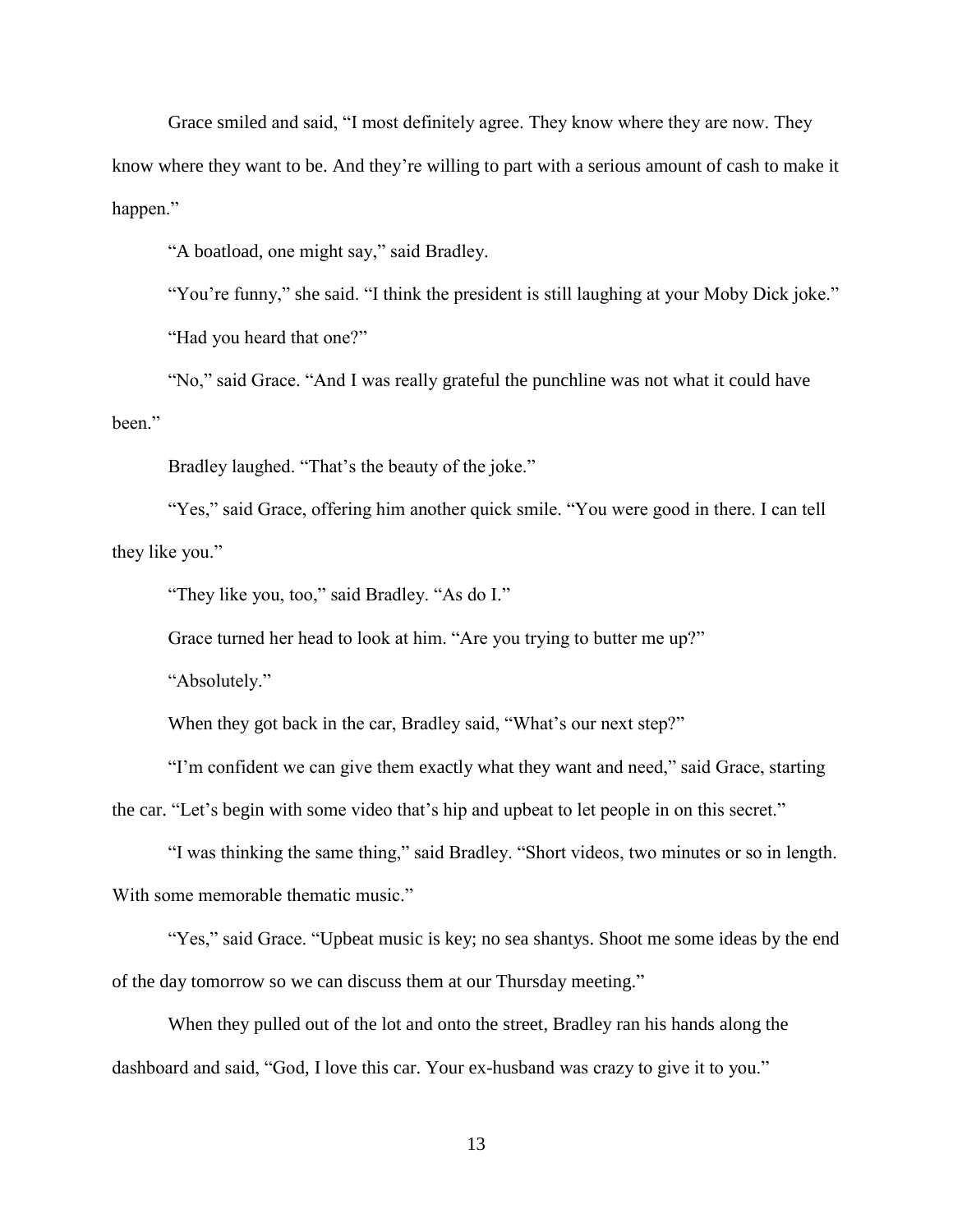"Not crazy," said Grace. "Just kind."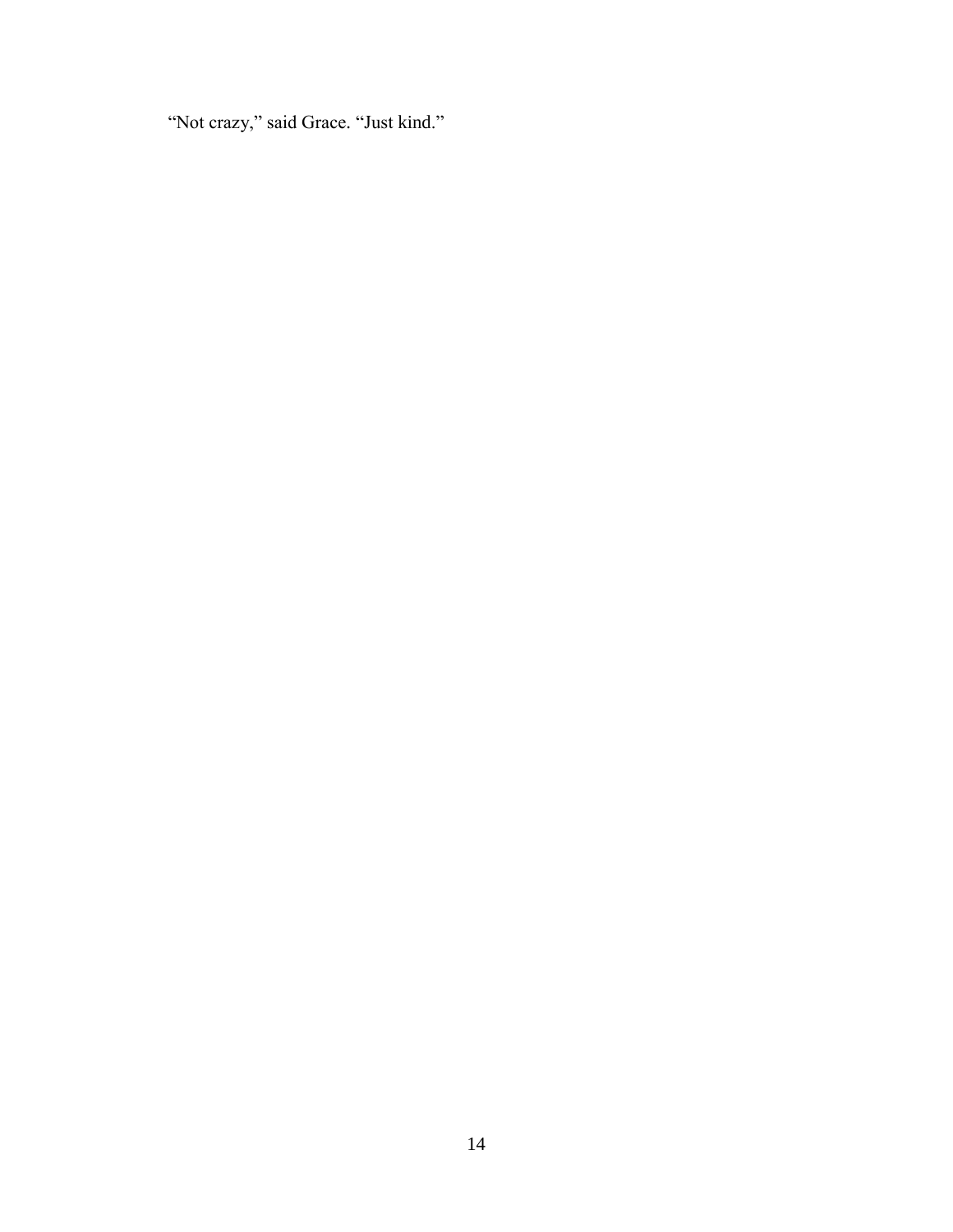Distracted by paperwork that needed to be done before she could allocate more time to the museum account, Grace didn't meet with Bradley until late in the day on Thursday. She had rescheduled their 3 p.m. meeting to 4:30 p.m., and Bradley had accepted, telling her that he was available to work late that night. They worked side by side at the cherry conference table in her office, Bradley on his computer, Grace with a legal pad. They worked through five o'clock. They worked through six o'clock. They worked through seven o'clock, when Bradley told her he could use a beer. "What?" she asked, looking up from her notes.

"It's after seven," he said. "Can we take a break?"

As if she didn't believe him, Grace looked at her watch. "Of course we can. I had no idea it was this late. I'm so sorry. Do you have somewhere you need to be?"

"Right here," he said. "I need to be right here. But I could definitely use a break."

"Yes, of course," she said. "I think we can wrap things up. We've accomplished our goals for the meeting. You must be starving."

"I'm more thirsty than hungry," said Bradley, smiling at her. "Let's go across the street for a beer and a burger."

"I like that idea." Grace stood up, put her hands on her hips and arched her back. "I never sit for three hours straight."

"Me neither. Paul actually gave me permission to order a standing desk. I'm still weighing the pros and cons." Bradley stood too, and Grace realized when he did that he and she were just about the same height, five feet nine inches.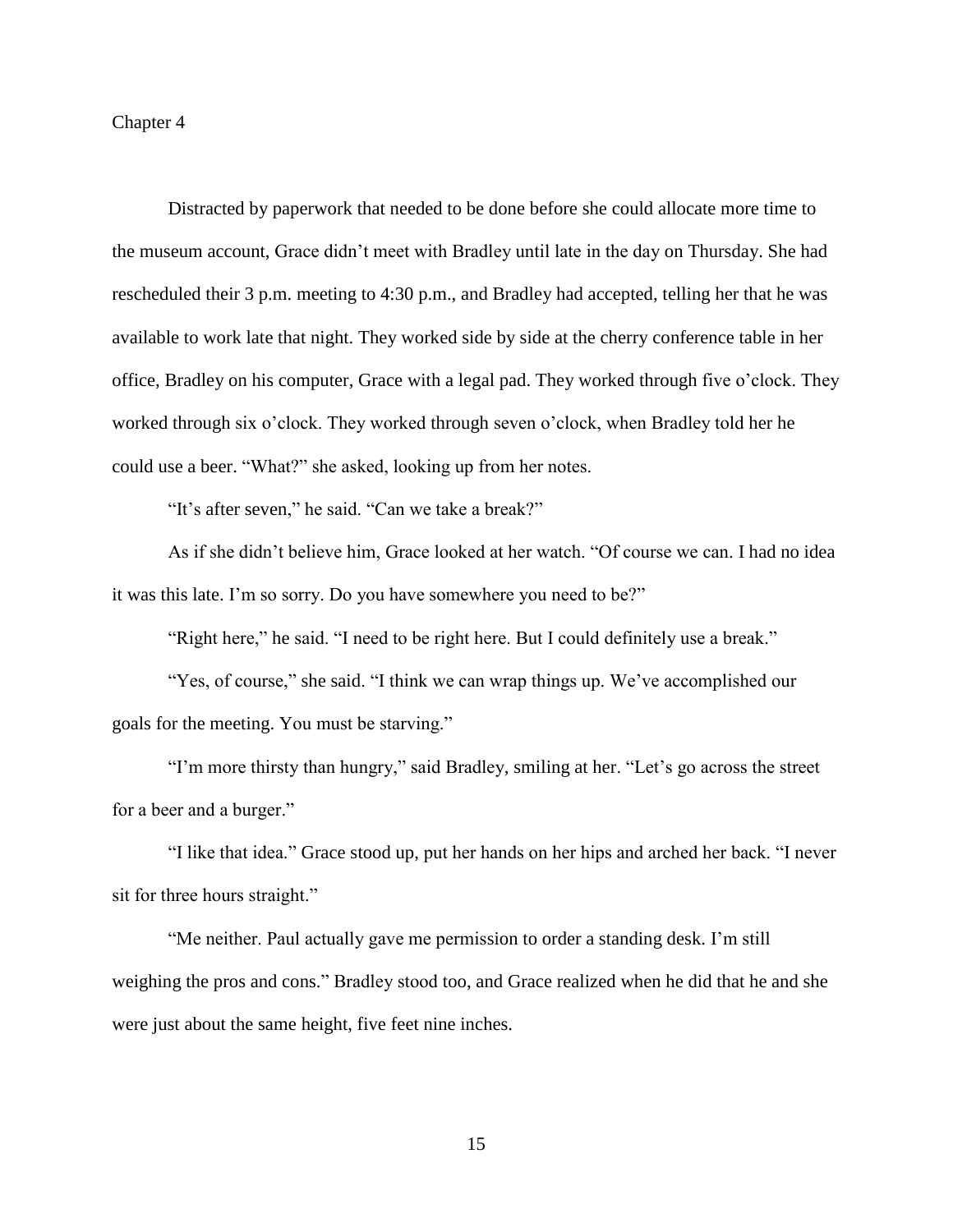"I've heard good things about standing desks," said Grace, transferring her notes and several folders to her desk, where she would review them in the morning. "You'll have to let me know what you decide. Dana raves about his."

Bradley nodded as he tucked his laptop under his arm. "Let me run this down the hall to my office," he said. "I'll be right back. Dinner is on me."

"Dinner is on the Maritime Museum," she told him.

Bradley flashed a grin. "I like the way you think."

All the booths were taken at Tapped, the unofficial Broadbent & Shapiro office outside the office, where many of Grace's and Bradley's colleagues had a beer or two before heading home for the evening. It was more of a bar than a restaurant. Yes, Tapped offered a dozen kinds of burgers, including two vegetarian choices, but they also served twenty-five varieties of beer, many of them made locally, all on tap. Plus the bar itself, a large, yellow pine semicircle, dominated the space. Because the daily happy hour that ran from four o'clock to six o'clock was long over, and because it was a Thursday night and not a Friday night, only half of the normally occupied bar stools were taken. Grace and Bradley set their briefcases down on the floor and parked themselves in two tall stools that looked like they could have been made in high school metal shop, with their crudely fashioned seat backs and wiggly welding.

"What can I get you?" asked Bradley.

"Whatever you're having," said Grace.

"I'm having a shot of bourbon and a Cranky."

"Perfect," said Grace, even though she had not had a shot of anything since her friend Shannon Greene had decided a few months back that getting drunk was more emotionally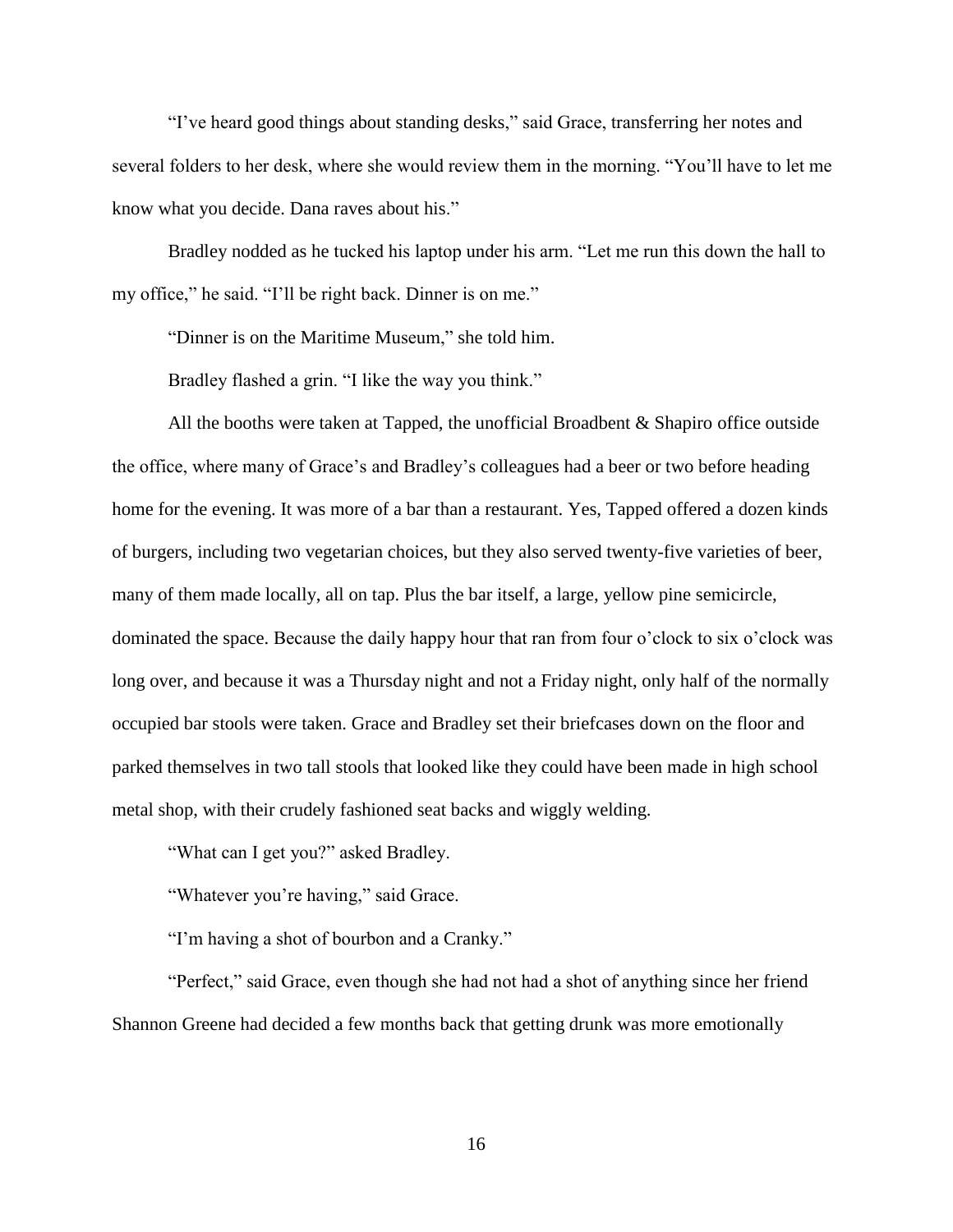affordable than getting laid. Their drink that evening had been vodka, a word Grace still had trouble saying without grimacing.

As soon as Bradley turned to get the attention of the bartender, she was there, with her smoky eye makeup and scoop-neck T-shirt. And while Grace understood the female bartender uniform, worn to generate generous tips, she sometimes wondered how much it mattered. What was more important to customers – attitude and service or skin? She looked at Bradley's face as he ordered, noting that he looked into the eyes of the bartender, aptly named Brandy, instead of at her chest. Brandy returned his gaze, her pupils increasing in size as he ordered, her lips parting. She looked at him like the younger women at the office looked at him, like she was hungry.

There were  $\sin$  – no, seven counting the new hire – women in their twenties that worked for the firm. And Grace had noticed that they all changed in Bradley's presence. They became more affable and more alert, focusing on his face, on his magical, multicolored eyes. The good ones could double major, taking in both his face and his words, tucking away details, mentally filing his likes and dislikes for future encounters. Grace was almost two decades older than at least three of these co-workers. At her age, Grace understood their motivations better than they did, better than she understood her own.

"What shall we drink to?" asked Bradley, handing Grace one of the shots that had been set down on the bar in front of them.

*To us!* Grace thought about saying, if only to watch the registration of incomprehension in Bradley's eyes, if only to ease what seemed to be an awkward moment between two people who could have been on a date but weren't. Still, it felt like a date. She and Bradley were together after business hours, drinking at a bar, with not a single co-worker in sight. Plus, Grace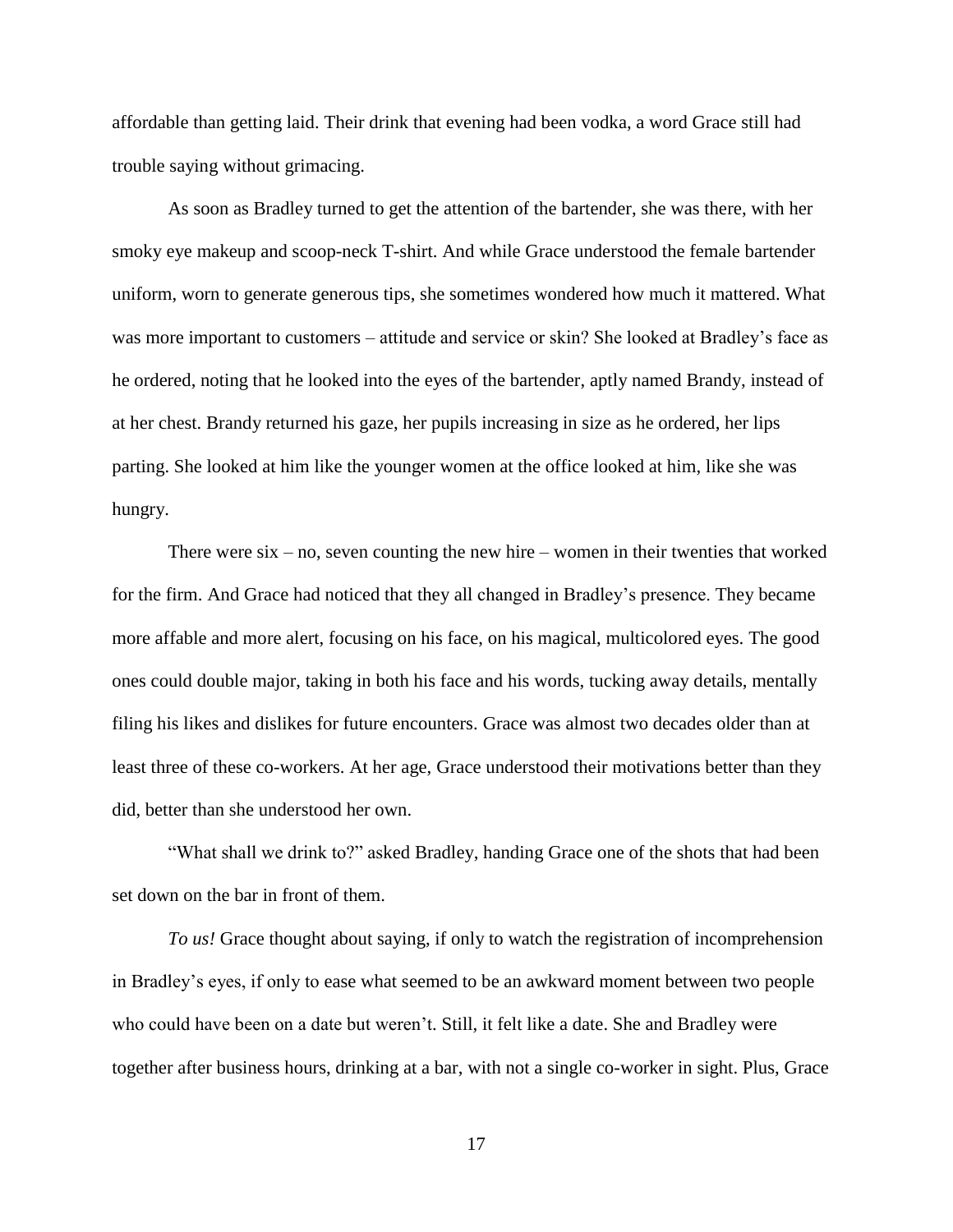didn't want to talk about work – they both needed a reprieve after what had been a productive but exhausting meeting. But she didn't want to talk about herself, either, to bring up a history that she hid from view and conversation. "To working together," she said.

"Salute."

Halfway through her beer and Bradley's story about the trials of being potty-trained too young – how had this come up? – Grace reviewed what she had eaten that day, which amounted to a vegan protein bar in the morning with a large coffee from the drive-thru and a yogurt and apple for lunch. When Bradley ordered another round, Grace knew she should get something to eat, but she was also enjoying the moment they were in, enjoying being entertained by Bradley instead of entertaining him. When they walked into the bar, Grace thought she might have to do that, as the elder of the two, as the supervisor to the underling, as the woman to the man – but here he was telling her stories that were meant to be heard by close friends and family, the kind of story she rarely heard. She leaned in to listen more closely. She laughed freely.

Before the end of the second beer, what started out as a drink with a colleague after work officially became the date it had actually been from the moment they sat down at the bar. Grace didn't realize this right away, but anyone watching her, watching them would have noticed that the number of times they smiled at each other was on the rise; that they looked at one another exclusively, both appearing to be tuned out to their surroundings; that they lightly touched each other's hands, arms, and legs as they talked. It was the long, slow kiss, normally done in private, that eradicated any trace of doubt.

Grace looked into his warm brown eyes and whispered, "God, you taste good." He kissed her again, liquefying her insides. Seconds later he was paying the bill, and then he and Grace were rushing out of the restaurant as if they were running through the airport for an imminent